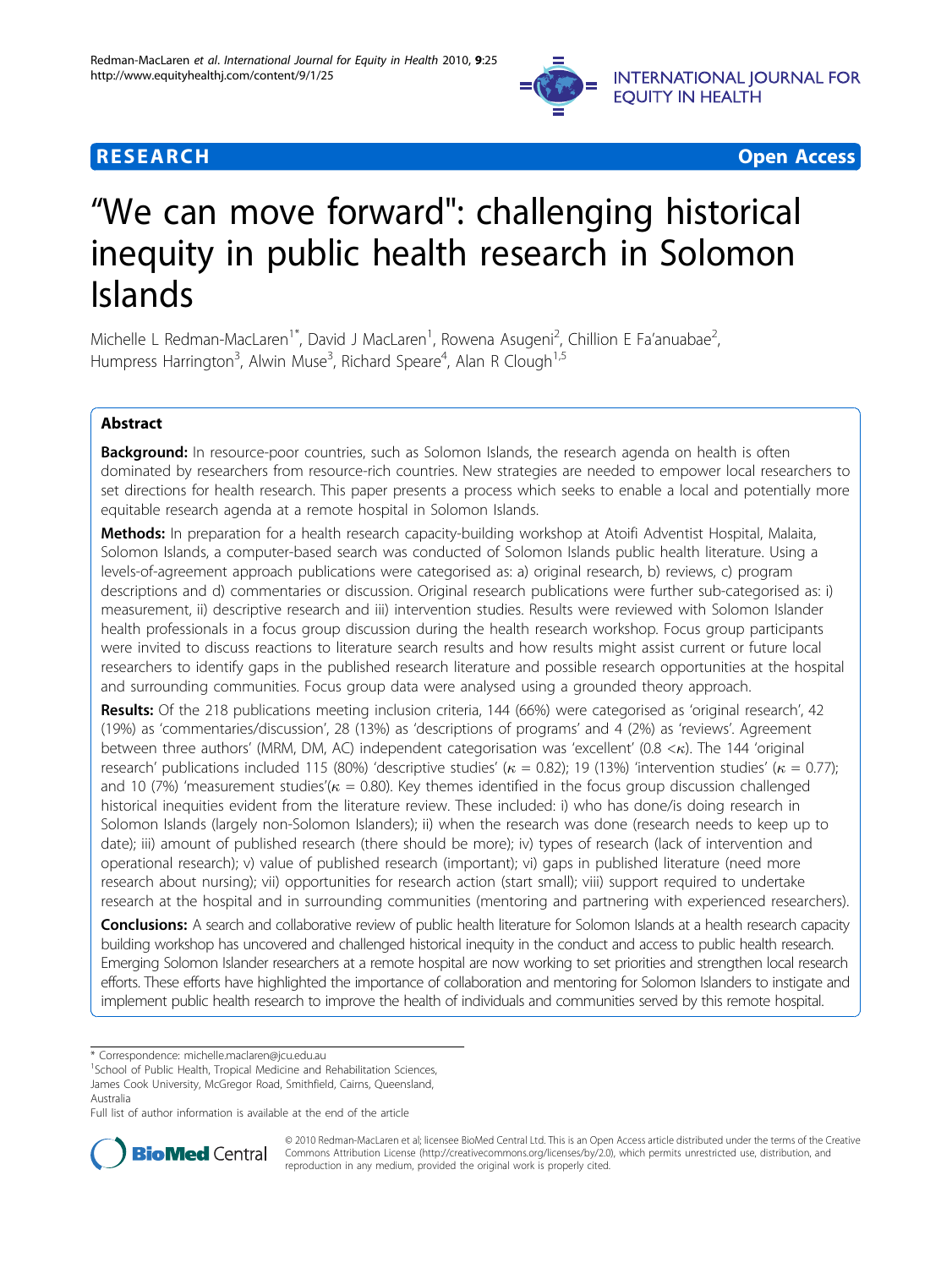#### Background

Health research can provide evidence to guide public health practice and contribute to our understanding of health issues. The public health profession faces a challenge to make its research generate improved health outcomes for research participants and their communities [[1\]](#page-7-0). This challenge is particularly pertinent in a resourcepoor country like Solomon Islands, to ensure that scarce research infrastructure and resources are allocated toward effective, targeted public health research for more equitable population health outcomes [[2\]](#page-8-0).

Internationally, little has been published about how public health research priorities are set, in particular how health professionals can directly influence the research agenda [\[3](#page-8-0)]. There are also limited publications in the area of intervention and operational research that test the effectiveness or performance of public health programs [[1,](#page-7-0)[4\]](#page-8-0). Public health research has the potential to be more equitable through collaborating with local health professionals and local community members. Involvement by those who deliver or inform public health programs and services is critical because of their intimate awareness of local health issues and needs [[5\]](#page-8-0).

This paper describes the process of supporting a local and potentially more equitable health research agenda at a remote hospital and college of nursing in Solomon Islands. The paper describes two stages: (i) reporting the amount and nature of public health research from/about Solomon Islands compiled in a literature search, and (ii) the exploration of responses to results of the literature search with a group of health professionals participating in a health research workshop.

#### An Invitation

While attending a conference in Cairns, Australia in September 2008 senior staff from Atoifi Adventist Hospital (AAH), Atoifi College of Nursing (ACON) and an East Kwaio chief (who is also a health worker) were hosted by public health researchers (DM and AC) from James Cook University (JCU). All of these senior health workers from Solomon Islands had a long-standing relationship with DM, who has engaged in health service delivery and public health research in East Kwaio since 1992. During a discussion about the need for health research to inform policy and practice at AAH these leaders requested that JCU facilitate an 'Introduction to Health Research' workshop at AAH. The workshop would aim to assist in strengthening capacity of staff and students in health research while exploring collaborative research opportunities.

### Solomon Islands

Solomon Islands is a nation of over nine hundred islands, from high mountainous ones to low-lying coral atolls. The country gained independence from Great Britain in 1978. More than 80% of the population of 595 000 live a village-based subsistence lifestyle, speaking over 70 indigenous languages [[6,7](#page-8-0)]. Solomon Islands is re-establishing civil and political systems damaged by ethnic conflict between 1998-2003, locally referred to as the 'Tension' [\[8,9](#page-8-0)]. The country's health system is heavily donor-reliant. Recent health system initiatives include a sector-wide approach to health, which emphasises a Ministry of Health-mandated strengthening of health sector management and greater co-ordination of health services with the national health plan [\[10](#page-8-0)-[12\]](#page-8-0). However, the health system has to date failed to meet many identified health targets [[13\]](#page-8-0). The 2008/09 global financial crisis reduced resources available for health services across the country, seriously impacting health services for Solomon Islanders (personal communication E. Riberyo, 3 July 2009).

#### Atoifi Adventist Hospital and Atoifi College of Nursing

Atoifi Adventist Hospital (AAH) is a 90-bed general hospital established in 1966 in East Kwaio on the remote east coast of the island of Malaita. It is the largest non-government hospital in Solomon Islands and operates the only college of nursing outside the nation's capital city. It provides direct medical and surgical services to over ten thousand villagers who live on the coastal fringes and mountainous interior of the island [[14](#page-8-0)]. Patients often travel from across Malaita or from other provinces to seek medical services there. Access to AAH is by a twice-weekly light aircraft to a grass airstrip, irregular shipping service or motorised canoe. There are no roads to the hospital, and local villagers must walk rainforest trails to get there, sometimes for many hours. Most staff and students live on campus. All power generation, water supply, communication infrastructure, building construction and maintenance are managed by AAH. The hospital also manages a store, bank agency and airline agency. The only public telephone in East Malaita (population approx 50,000) is located on the hospital campus. Limited infrastructure and financial constraints are exacerbated by the remote location. At the time of writing, electricity is available for two four-hour periods per day, which limits telephone and internet access. Limited internet bandwidth also means online access to health literature is slow and difficult. Access to online health literature is available via the World Health Organisation (WHO) HINARI health database, although infrastructure constraints prevent routine AAH usage.

Atoifi College of Nursing (ACON) is one of two Colleges of Nursing in Solomon Islands. It is located on the AAH campus with up to 60 students pursuing a threeyear Diploma of Nursing. Many ACON graduates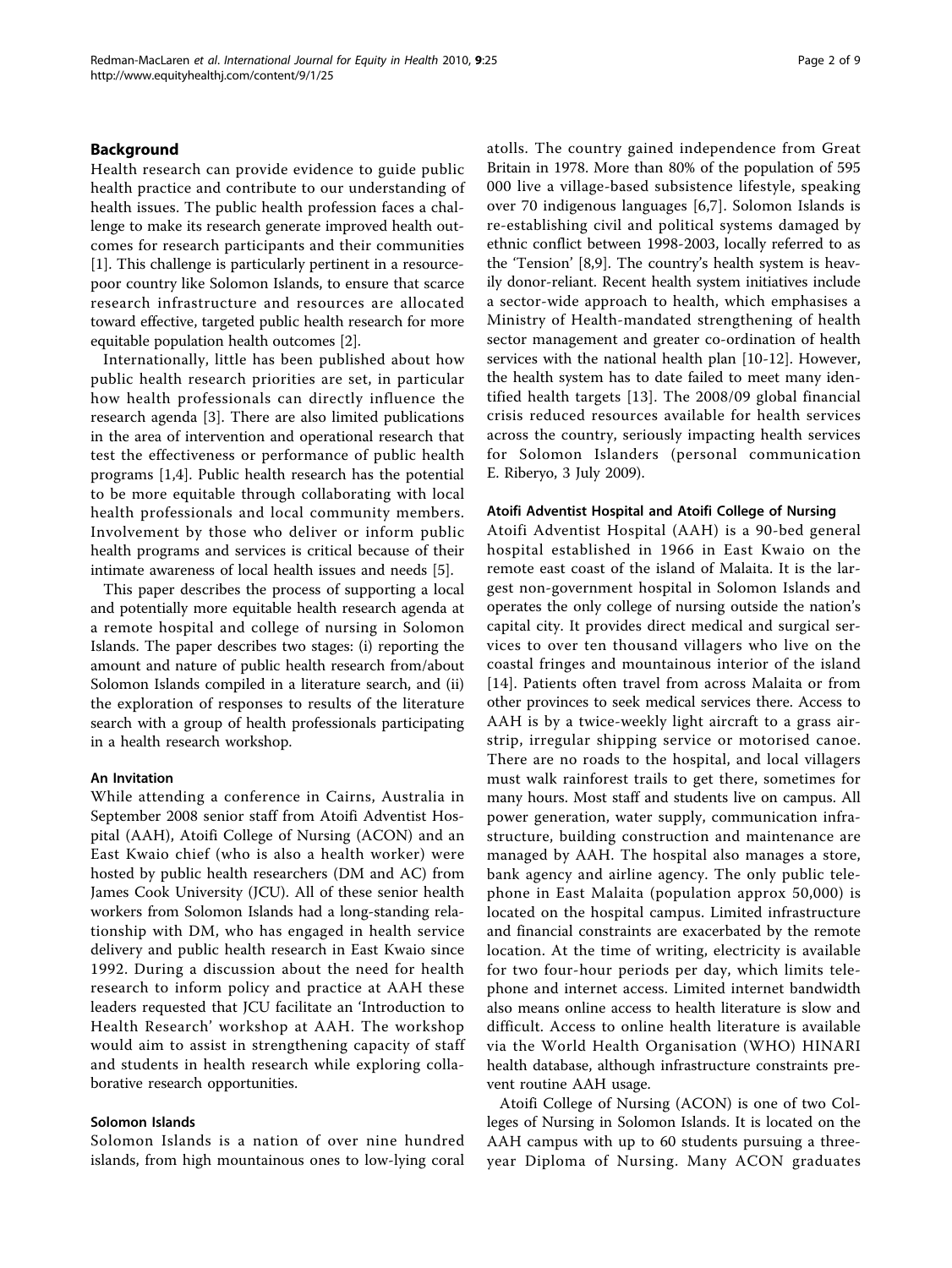provide clinical nursing care in provincial or national hospitals, manage rural clinics or administer provincial/ national public health programs. Major population health issues at AAH include: high rates of malaria, tuberculosis, respiratory and skin infections, childhood malnutrition, diabetes, anaemia in pregnancy and parasite infestation.

Research capacity at the hospital and college of nursing is limited. There has been some heath research undertaken at the hospital and in surrounding areas [[15-18\]](#page-8-0), with authors DM, HH, RA having previously collaborated on health research projects at AAH [[14](#page-8-0),[19](#page-8-0),[20\]](#page-8-0). AAH/ACON have expressed desire to increase research capacity and for Solomon Islanders to instigate and implement health research at AAH and surrounds to enable a more local and equitable research agenda.

#### **Methods**

# Literature Search

#### Search strategies

Adapting established approaches used by Gilligan et al. [[21\]](#page-8-0) and Sanson-Fisher et al. [[1,](#page-7-0)[22\]](#page-8-0) MRM, AC and DM searched for and classified primary peer-reviewed literature. The databases *PubMed, PsycINFO* and *Scopus* were interrogated. PubMed includes all Medline entries for peer-reviewed health and medical journals. PsycINFO includes 99% peer-reviewed material from a variety of behavioural and social science journals. Scopus is a large database which interrogates almost 18,000 peer-reviewed online journals in areas of science, life sciences, physical sciences, medicine and social sciences. These databases have a strong focus on health, public health and health sciences[[23-25\]](#page-8-0).

The search term "Solomon Islands" was used. Studies were initially reviewed if there was a reference to "Solomon Islands" in the title, abstract or article text. Only studies with a population health focus were included. Excluded were studies that were primarily genetics research or reports of laboratory-based virological investigations, or did not directly involve human populations. Also excluded were publications which referred to Solomon Islands but were not primarily about Solomon Islands, or were not based on research undertaken there. Articles or key information about articles was imported into and managed using Endnote (Version X2.0.1).

#### Classification of literature

Adapting the methodology and definitions of Sanson-Fisher et al. [[1\]](#page-7-0), literature was classified into four categories: a) original research, b) reviews (both systematic and critical), c) description of programs and d) commentaries or discussion. In the original research category, three sub-categories were identified: i) measurement studies, ii) descriptive studies and iii) intervention studies.

# Quantitative Data analysis

MRM, AC and DM independently categorised the literature retrieved. The kappa statistic was used to assess the level of agreement between the three authors (Stata 9). Agreement was assessed using six categories of publication, and also using four categories with the three different sub-categories of the 'original research' category combined into one group.

For the final categorisation, articles were assigned the category agreed upon by two or more of the authors. For the 12 articles in results where there was no initial agreement, that is where there were three different categories initially assigned to an article, two of the authors (MRM, AC) further reviewed the articles and made a determination by consensus. The number of publications in each five-year period was examined to assess changes over time.

The literature search, classification and quantitative analysis were undertaken at JCU (Australia) during June - August 2009 in preparation for presentation and discussion at the September 2009 research workshop. It would have been preferable, and more consistent with participatory action research methodology to have undertaken the literature search and associated analysis at AAH. This was not possible due to the logistical and infrastructure constrains as described above.

#### Workshop methodology

The five-day 'Introduction to Health Research' workshop facilitated at AAH/ACON in September 2009 covered basic research concepts and methods with health professionals, teachers, community leaders, chiefs and auxiliary hospital workers. The workshop was co-designed, evaluated and reported upon by hospital, college and JCU staff (unpublished report). A participatory action research approach [[5,26\]](#page-8-0) informed the development and facilitation of the workshop following the definition by Stringer & Genat: "a systematic, participatory approach to enquiry that enables people to extend their understanding of problems and issues and to formulate actions directed towards the resolution of these problems and issues" [[5\]](#page-8-0). Critical decolonising research methodologies also underpinned the workshop which ensured knowledge from participants and facilitators were exchanged and critiqued to develop research skills appropriate for the hospital and surrounding communities [[27](#page-8-0)-[29\]](#page-8-0). Emergent issues were continuously identified and responded to throughout the workshop, ensuring responses were grounded in the local context.

#### Focus Group Discussion

On day two of the workshop, a focus group discussion [[30\]](#page-8-0) was facilitated by MRM and notes recorded by DM.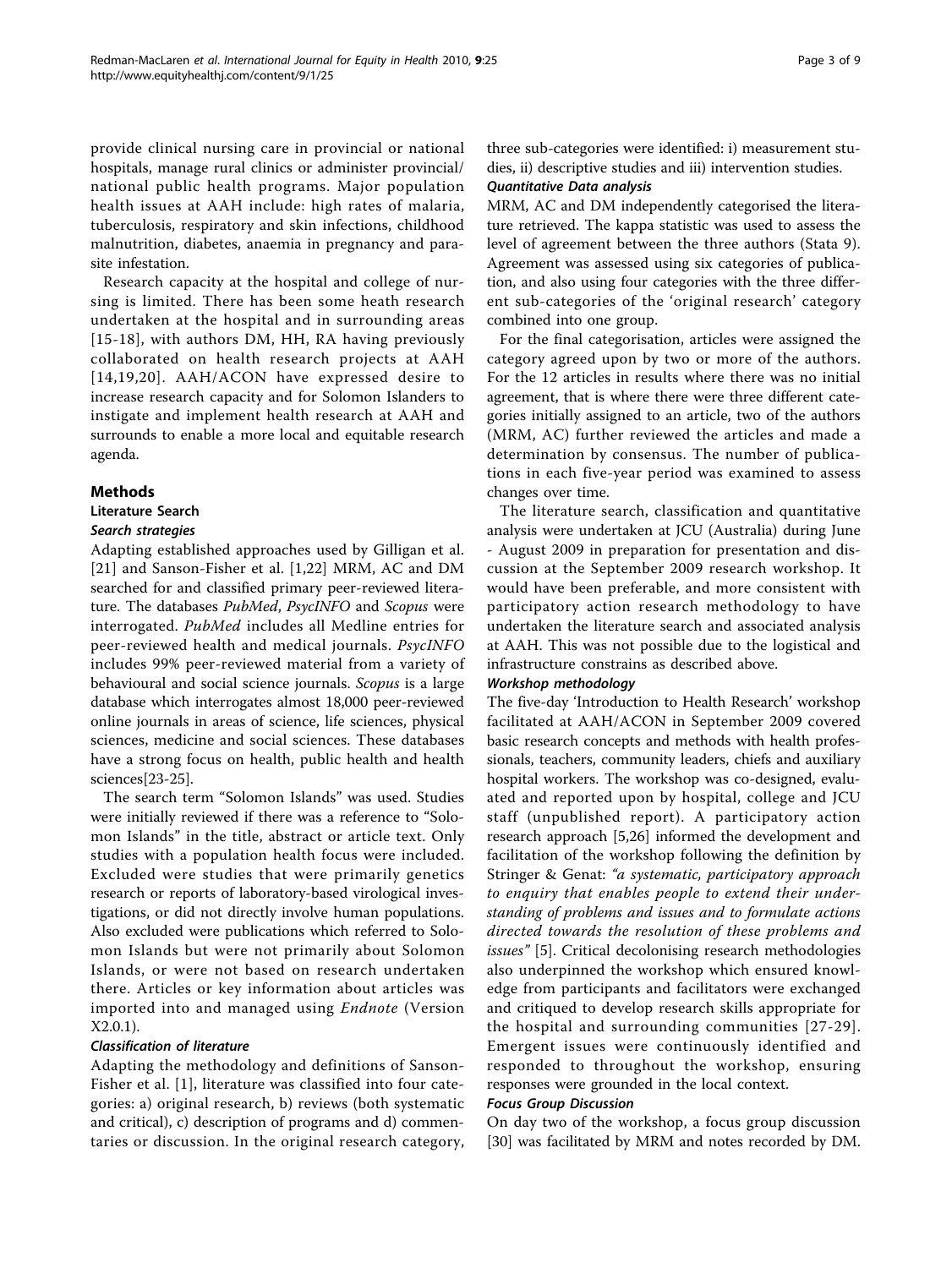The focus group members were invited to:

- 1. Discuss reactions to results of the literature search
- 2. Discuss how results from the literature search might assist current or future researchers
- 3. Identify gaps in the published research literature
- 4. Identify possible research opportunities, including types of research and specific research topics

#### Qualitative Data Analysis

Focus group data were analysed using a grounded theory approach [[31,32\]](#page-8-0). Units of meaning, emergent codes and themes were identified by MRM. RA, CF and HH reviewed and further developed the analysis with MRM in December 2009. Data analysis was then finalised and presented to staff and students at the hospital and college.

# Results

#### Literature Search

Articles identified using the search term "Solomon Islands" were imported from PubMed (349), PsycINFO (29) and Scopus (106). After removing duplications and applying exclusionary criteria, 218 articles remained to be evaluated. The numbers in each category were: 144 (66%) original research; 42 (19%) commentaries/discussion papers; 28 (13%) description of programs; and 4 (2%) reviews. The numbers in the three sub-categories of original research were: 115 (80%) descriptive studies; 10 (7%) measurement studies and 19 (13%) intervention studies.

Agreement between the authors' (MRM, AC, DM) independent categorisation was 'good' (0.6  $\langle \kappa \times 0.8 \rangle$ ) [[33\]](#page-8-0) when the 218 items were classified into the six categories, but rose to 'excellent'  $(0.8 \lt k)$  [[33\]](#page-8-0) when the three subcategories of 'research' were assessed as one category. Final agreement was 'good' to 'excellent' when MRM, AC and DM categorised the 144 original research papers as either: 'intervention' ( $\kappa = 0.77$ ), 'measurement' ( $\kappa = 0.80$ ) or 'descriptive' ( $\kappa = 0.82$ ).

The number and type of publications are presented in five-year blocks from 1928-2009 in Figure [1](#page-4-0). The number of articles about Solomon Islands has generally increased over time. Two five-year periods show significantly more research activity: 1990-1994 and 2005-2009. The decrease in research publications between 1995 and 2004 is no surprise given the breakdown between 1998- 2003 of government systems, including law and order that resulted in civil unrest. Much literature is devoted to the description and treatment of particular diseases. This included between 1990 and 2009, 26% (35/137) of the publications were on malaria, 12% (17/137) on sexually transmitted diseases including HIV/AIDS, 5% (7/ 137) on mental health and 2% (3/137) on tuberculosis (data not shown). Nursing in Solomon Islands was mentioned in the title or abstract in 2% (5/218) of total publications, although only two publications were found to focus specifically on nursing practice/education. One was about distance learning models for nursing education[\[34\]](#page-8-0) and one about the role of nursing in malaria prevention and treatment [[35\]](#page-8-0).

A small number of the authors contributed multiple publications to the Solomon Islands literature, including: Eason 12/218 with a number of clinical case studies (1994-1989); Kere on malaria 8/218 (1987-1996) and Mazzur on hepatitis 6/218 (1976-1981). Solomon Islander authors have generally been poorly represented in public health literature. Solomon Islander authors of this paper reviewed publications between 1999 and 2009 and identified 16/70 (22.9%) publications to have Solomon Islanders as lead author.

#### Workshop Results

The 'Introduction to Health Research' workshop was held at AAH/ACON over five days in September 2009, with 102 participants. JCU health researchers facilitated the workshop at the invitation of AAH/ACON leaders, assisted by emerging health researchers from the hospital, college of nursing and a community chief. Two sessions were held daily: a morning session predominantly conducted in Solomon Islands Pijin and an evening session predominantly conducted in English. Following a workshop session facilitated by MRM on conducting a literature search for health research, workshop participants were invited to participate in a focus group to discuss the results of the literature search. Four workshop participants voluntarily joined the focus group discussion to review and analyse the literature search. The four participants all hold senior positions at AAH or ACON but came from different provinces across Solomon Islands: Malaita Province, Western Province, Makira Province. The Malaitan author (CE) is from East Kwaio, where the hospital is located. This diverse range of focus group participants, although small in number, allowed for focus on both the immediate East Kwaio context and more broadly in Solomon Islands. All four focus group members are authors of this paper (RA, HH, AM, CE). The group was a naturally occurring focus group and used both Solomon Islands Pijin and English [[36](#page-8-0)]. The shared authorship between AAH/ACON and JCU is consistent with action research methodologies which seek to diminish the distinction between 'researched' and 'researcher', and allows for those experiencing the problems or issues to examine the available information and together work on possible solutions.

# Focus Group Discussion Focus Group Themes

Table [1](#page-5-0) shows comments, emerging codes and themes from the focus group discussion. A summary follows.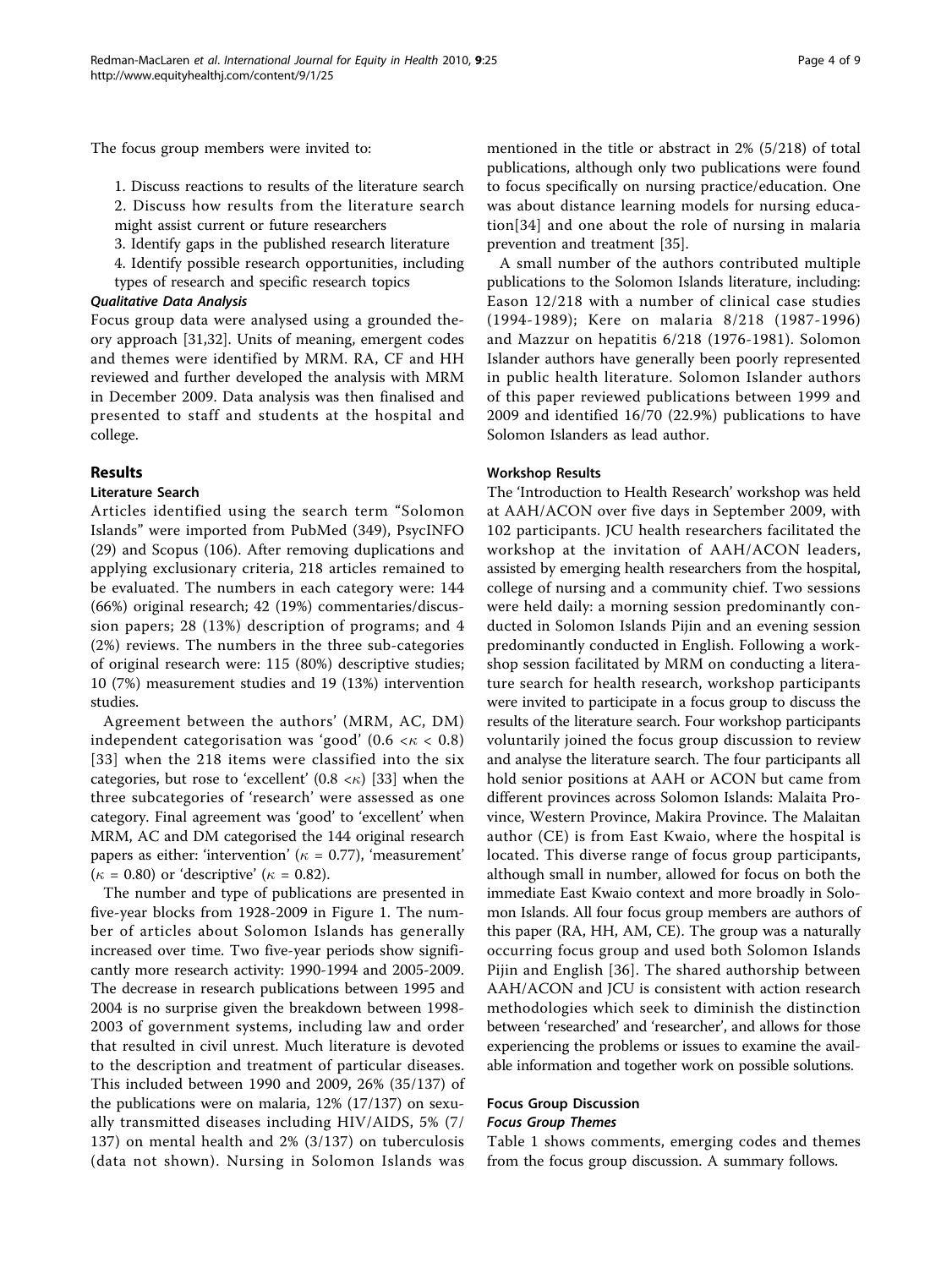<span id="page-4-0"></span>

#### Theme One: Responses to results of the literature search

The literature was reviewed by AAH/ACON focus group participants in light of the literature search undertaken by JCU authors. The issue of who has conducted public health research in Solomon Islands stimulated considerable discussion: "We need to do more research ourselves"; "not outside people doing research". The periods when particular research was undertaken and the need to stay up to date with current findings were highlighted: "[we need to] keep up and have current knowledge", "research in the 1980s: need to look at this but also [be] current". It was opined that there "should be more studies" since there are "lots of things to be surveyed". The value of research and the gaps in the literature topic included: "looking at the literature is important" and "there are not too many articles about nursing practice in Solomon Islands" (2/218).

#### Theme Two: Opportunities for research action

It became obvious the literature search could influence the nature and foci of future health research at the hospital. During the focus group discussion the view emerged that there was considerable opportunity to undertake research which could improve the health of local populations and make a contribution to reducing disease. Focus group discussion participants were surprised by the small number of articles in the literature

search, noting: "there should be more studies"; "we need to move on invitation to make changes". Focus group discussion participants were particularly surprised at the dearth of publications about nursing practice, education and management in Solomon Islands (1/218) given the central role nurses play in the planning, provision and evaluation of health services in Solomon Islands.

The importance of using research as a catalyst for positive changes to health also emerged from focus group discussion. An opportunity to "start on small research" and then to "increase research" was identified. "More questions will come and we will learn from this". Also highlighted was the importance of operational research as a means of advancing health interventions such as health education and health promotion. An example of operational research, planned by one author, is to investigate the impact of weekly public health education presentations given to patients and their families by hospital staff.

#### Definitions

Intervention Study: Tests the effectiveness of an intervention to modify preventative health-risk behaviours and/or the implementation of best practices by healthcare professionals [\[1](#page-7-0)]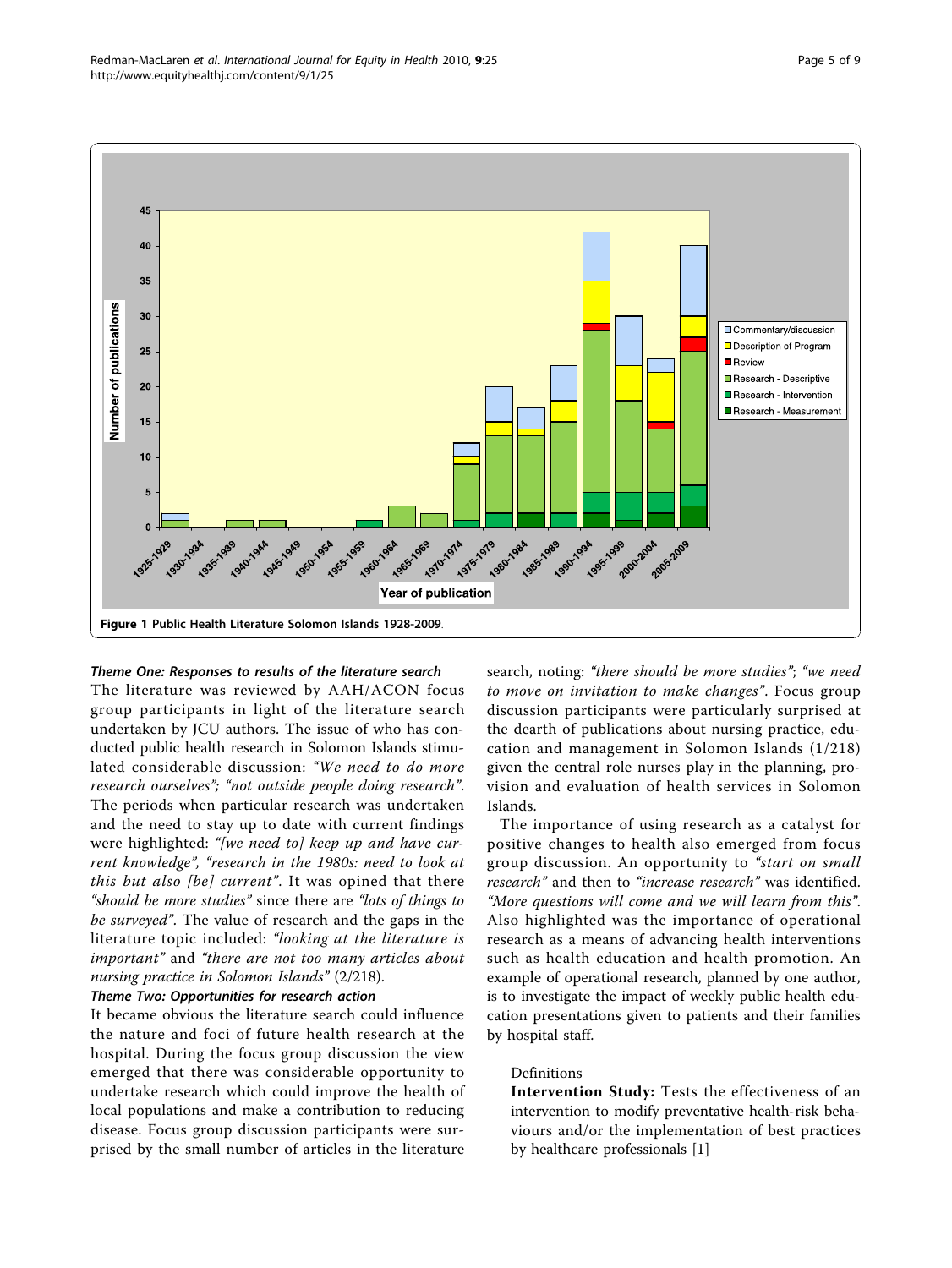| <b>Emergent Themes</b>                   | Codes emerging from focus<br>group data                                               | <b>Focus Group Discussion participant comments</b>                                                                                                                                                                                                                                                                                                                                                                                                                                                                                                                        |
|------------------------------------------|---------------------------------------------------------------------------------------|---------------------------------------------------------------------------------------------------------------------------------------------------------------------------------------------------------------------------------------------------------------------------------------------------------------------------------------------------------------------------------------------------------------------------------------------------------------------------------------------------------------------------------------------------------------------------|
| Literature Search                        | Responses to results of the Who is doing public health<br>research in Solomon Islands | We need to do more research ourselves<br>and not (shouldn't be) from outside<br>Outside people [are] doing research<br>Need to have more Solomon Islanders so have the best interests of the country                                                                                                                                                                                                                                                                                                                                                                      |
|                                          | When was the research done                                                            | A lot of research done many years back and there is more needed to keep up to date.<br>We need to keep up and have current knowledge<br>The research in 1980s we need to look at this but also current                                                                                                                                                                                                                                                                                                                                                                    |
|                                          | Amount of research                                                                    | There should be more studies<br>There are lots of things to be surveyed                                                                                                                                                                                                                                                                                                                                                                                                                                                                                                   |
|                                          | Types of research                                                                     | There is more on description<br>We need to move on invitation to make changes<br>When look at Solomons- need to have current research on interventions<br>Good to have description                                                                                                                                                                                                                                                                                                                                                                                        |
|                                          | Value of research                                                                     | Looking at literature is important<br>Need to look at this and learn from it                                                                                                                                                                                                                                                                                                                                                                                                                                                                                              |
|                                          | Gaps in literature                                                                    | There are not many articles about nursing practice in Solomon Islands<br>This is important given the role of nursing in SI                                                                                                                                                                                                                                                                                                                                                                                                                                                |
| Opportunities for research<br>action     | Identified Opportunities                                                              | To look at approaches and have real data<br>Look at approaches to decreasing diseases<br>We need to increase research<br>Have not had expectations to do publications but now looking at doing this<br>Want to do things about nursing practice and management<br>Solomon Islands need to have a good understanding of research<br>Need to start on small research and then more questions will come and we will learn<br>from this. This research will work as a catalyst for more<br>Need simple area (of research)<br>You need to be clear about your area of research |
| Moving Forward:<br>Mentoring and Support | Research support needs                                                                | Many are new to research<br>How to look at research is difficult<br>Some of us want to do it (research) but have no knowledge of how to write articles.<br>We need help to increase research practice<br>Some people have done research but not published it<br>We need mentors and continuous support to do good research from this and have<br>good results<br>After this we might be frustrated and not have anyone to support us                                                                                                                                      |

#### <span id="page-5-0"></span>Table 1 Themes, Codes and Participant Comments from Focus Group Discussion

Operational Research (OR): Provides decisionmakers with information to enable them to improve the performance of their programs. Operational research helps to identify solutions to problems that limit program quality, efficiency and effectiveness, or to determine which alternative service delivery strategy would yield the best outcomes [\[4\]](#page-8-0)

### Theme Three: Moving forward–mentoring and support

Ongoing support to progress the research agenda at AAH/ACON was identified as essential: "Some of us want to do it (research) but have no knowledge of how to write articles".

Mentoring of researchers at the hospital and college was identified as vital as "many of us are new to research". It was reported that "We need mentors and continuous support to do good research from this and have good results" otherwise "we might become frustrated and not have anyone to support us." Such support from experienced researchers and institutions will assist, because "we need help to increase research practice".

# **Discussion**

#### The Literature Search

The importance of reviews of public health literature is well documented [[1,](#page-7-0)[21,22](#page-8-0)]. This public health literature search is distinctive not as a specified sub-group or public health issue, but because of its geographic focus on an entire country. The review and application of the literature search with emerging researchers at AAH/ ACON supported by researchers from JCU, offered a more local and equitable process of examining the published public health literature. It also contributed to raising consciousness and further supported the strengthening of health research at this remote Solomon Islands hospital and college of nursing.

# Challenging Historical Inequities

The collaborative application of the literature search at AAH/ACON provided an avenue to raise consciousness about the types of research that have been undertaken in Solomon Islands and potential opportunities for increasing research activity by Solomon Islanders at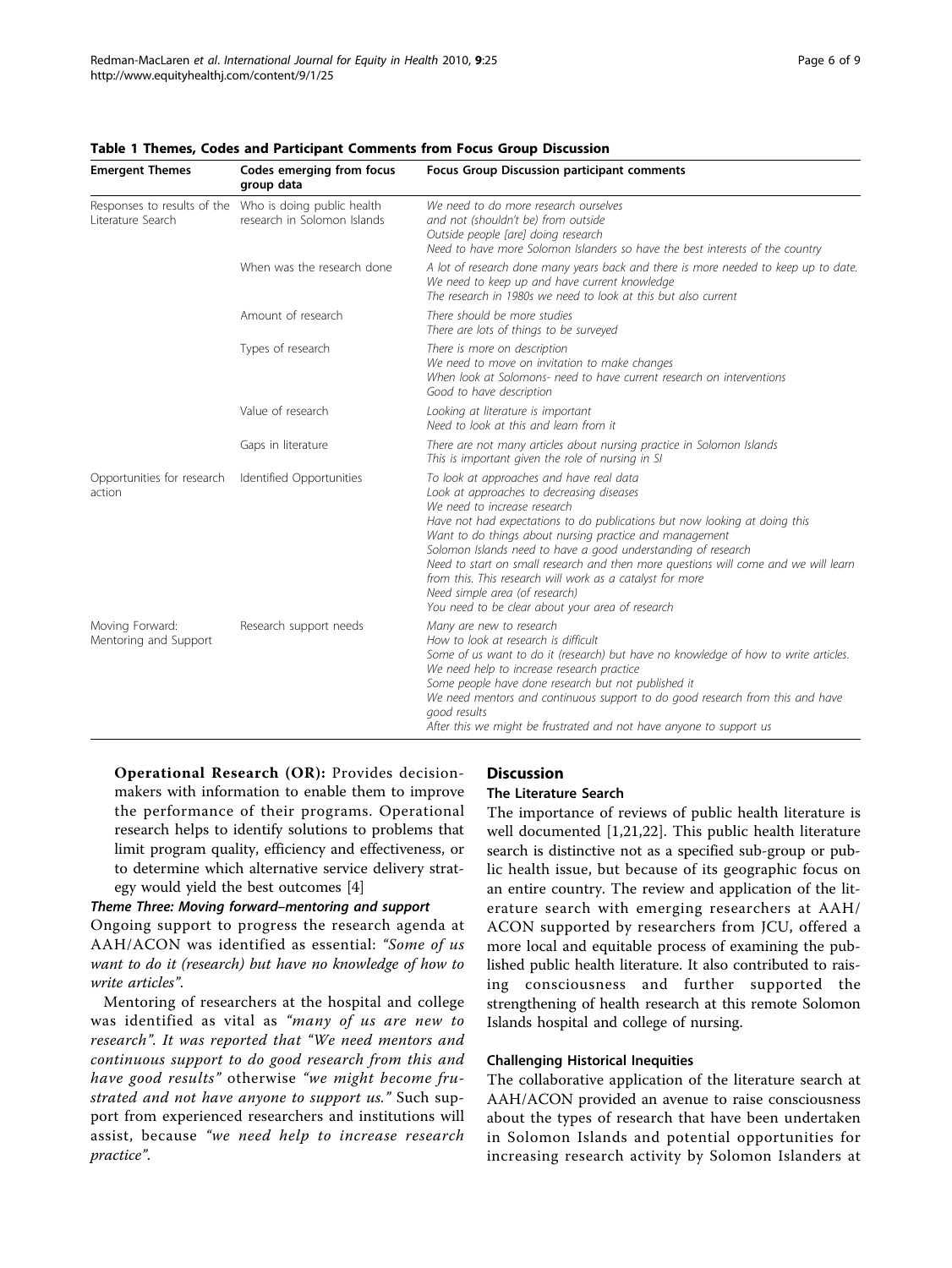AAH/ACON. The need for a move to research action, including research that will result in improved community health outcomes emerged in focus group discussion. Although the predominant form of research in Solomon Islands has been descriptive research, and though descriptive studies do not necessarily lead directly to better health outcomes [[1,](#page-7-0)[37](#page-8-0)], the focus group discussion emphasised the importance of descriptive studies since there are still "lots of things to be surveyed". Because published studies are few, and because there are many complex public health issues, all types of research need to be strengthened to expand the evidence base for Solomon Islands. The research workshop, including the focus group discussion process and subsequent reflection, has provided an opportunity to consider how health research priorities should be set at AAH/ACON [[38,39\]](#page-8-0). Systems are now being planned and implemented at the hospital and college to set research priorities and support research activity. A research committee has since been established and the AAH ethics committee processes reviewed. As expressed by one focus group participant: "We can move forward".

Because emerging researchers at AAH/ACON are directly involved in health service delivery or nursing education, they are intimately aware of the health issues which require further research. This allows collaborative research priorities to be developed in partnership with other health service providers and research institutions [[3](#page-8-0)]. This is important for intervention and operational research because it represents potential for health professionals who plan and implement health programs to be central to research priority setting and activity. This is particularly important for a hospital and college of nursing such as AAH/ACON located in a remote location and who serve a rural village population.

Health professionals and emerging researchers from AAH/ACON and JCU have in partnership examined public health research and explored possibilities of future public health research–a step towards re-imagining the externally driven, inequitable, predominantly Westernised research process as it has been experienced by many Solomon Islanders. The collaborative review and application of the literature search has the potential to influence the national health research agenda with many AAH/ACON staff also members of national hospital, public health and tertiary education boards. Since the workshop, staff of the Solomon Islands Medical, Training and Research Institute (SIMTRI) have reported that the AAH workshop has stimulated an interest in strengthening research capacity of Solomon Islanders at the national level.

The consequence of presenting the results of the literature search at the research workshop and collaboratively reviewing and analysing the literature search in focus group discussion with emerging Solomon Islander researchers enabled it to be grounded in the reality of a remote Solomon Islands hospital context. The process highlighted many of the constraints present while planning and conducting public health research in locations with resource, infrastructure and logistical constraints. However, the partnership between the local (indigenous) and external (Western) contexts (AAH and JCU) has demonstrated the potential of such processes to build more equitable research agendas in similar remote or resource challenged contexts.

#### Limitations

Ideally, we would have preferred that the literature search would have been undertaken at AAH/ACON with all authors directly involved rather than being undertaken at JCU in Australia, and quantitatively analysed prior to the workshop in Solomon Islands. However, this was not possible due to limited resources and infrastructure at the hospital and college and the need for the literature search to be compiled prior to the workshop. This raises ethical issues about equitable access to information and the construction of health research discourses. One small step to address the difficulty in accessing information has been the Anton Breinl Centre for Public Health and Tropical Medicine at JCU to establish JCU adjunct researcher positions for emerging researchers at AAH/ACON. This is facilitating access to online resources, important computer programs and exchange between personnel at JCU and AAH/ACON. It is also providing a point of contact to facilitate ongoing research collaboration between AAH/ ACON and JCU. Knowledge of how literature searches can be conducted and analysed in a remote location has been exchanged with this expanding the possibilities for evidence-based research practice at the hospital and college of nursing.

A further limitation was the small number of focus group participants. Many workshop participants said that concepts such as literature searches, publications, journals and articles were new to them. Some said that being invited to a focus group discussion to discuss and analyse a literature search early in the workshop had been overwhelming. Lack of follow up by some training facilitators at the hospital in the past also left some workshop participants doubtful as to the value of participating in the focus group discussion. Although this was unfortunate, the members of the focus group discussion were all senior hospital or college staff with the ability to strengthen and support the health research agenda at the hospital and surrounding communities. Two of the focus group participants (RA and HH) have subsequently travelled to JCU where plans progressed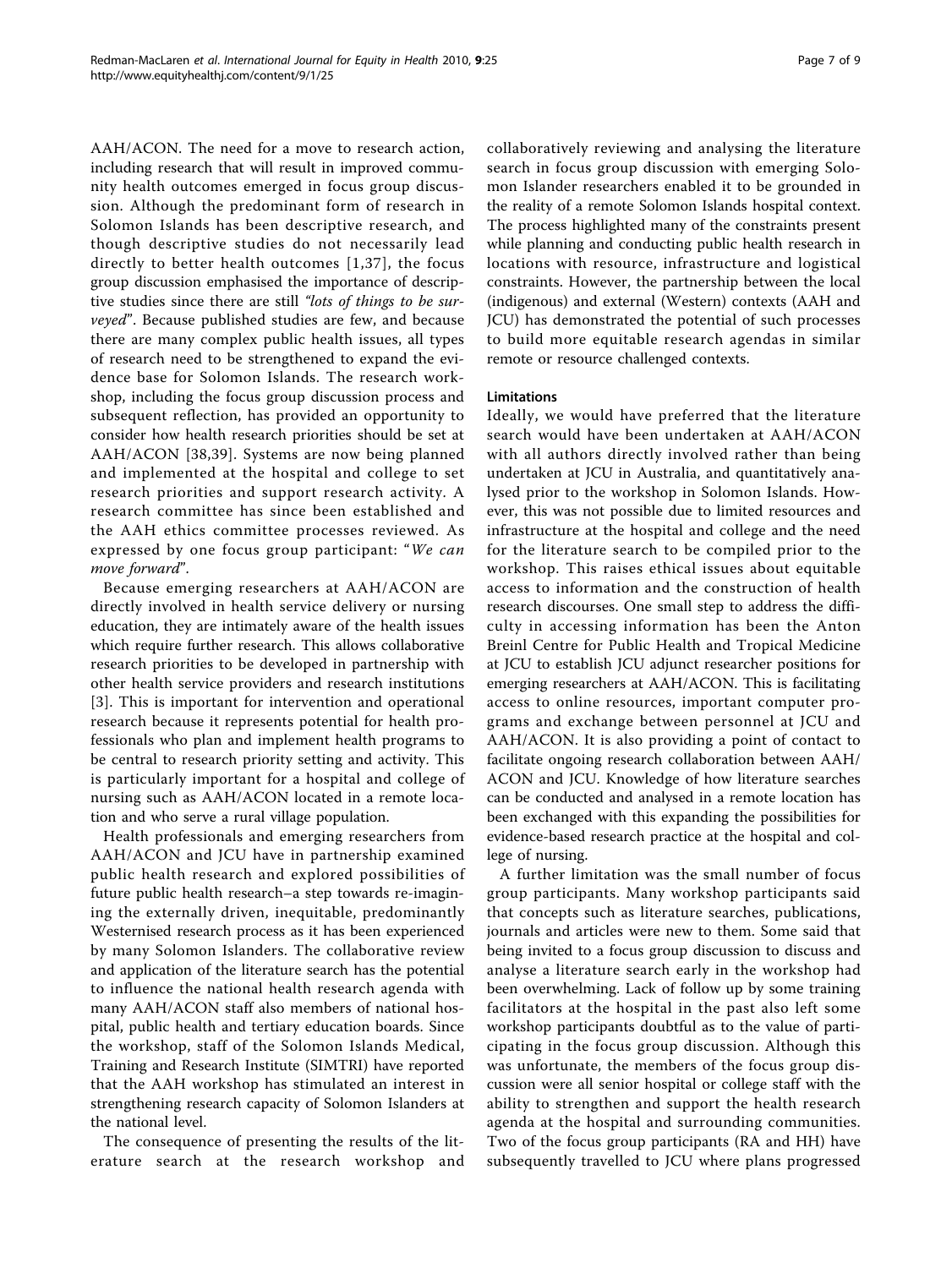<span id="page-7-0"></span>for further research at the hospital and surrounding communities.

Because time was limited, only one focus group discussion was facilitated, and this limited conceptual saturation [[32\]](#page-8-0). However, all four focus group participants analysed the focus group discussion data in a manner consistent with participatory action research methodologies, and all are authors of this paper. MRM returned to AAH/ACON seven weeks after the workshop and worked directly with authors to review the focus group discussion data analysis. RA, CF, HH and MRM collaboratively reported the focus group discussion results to AAH/ACON staff and students during a weekly professional development meeting.

#### Conclusions

The search, analysis and collaborative review of Solomon Islands public health literature has enhanced health research equity by being a valuable contribution to both established and emerging public health researchers and health practitioners. A focus group discussion about the literature search with a group of health professionals at the hospital and College of Nursing has shown a divergence between the amount and type of research that has been undertaken to date and the needs of a remote hospital such as AAH. AAH/ACON researchers have identified a particular gap in the area of nursing practice, education and management in Solomon Islands.

The application of the literature search at AAH/ ACON has influenced the nature and focus of future health research at this remote Solomon Islands institution by stimulating research interest, identifying gaps in health research and highlighting the need for Solomon Islanders to undertake research. It has also helped to highlight the importance of research being able to influence health outcomes for the rural majority in Solomon Islands. As a part of the health research capacity building workshop, the collaborative review of the literature search has contributed to further developing the knowledge and enthusiasm of Solomon Islander researchers to undertake heath research in the populations where they live and to which they belong. AAH/ACON has requested that JCU provide further support and mentoring to develop local research capacity that can influence and help inform research at the national level through collaboration with the Ministry of Health and Medical Services (MHMS), Solomon Islands Institute of Medical, Training and Research Institute (SIMTRI) and other partners.

It is time to support and strengthen the capacity of Solomon Islander researchers to plan, undertake and report upon public health research. This is, of course, also the case in similar resource-poor countries. In undertaking a search and collaborative review of public health literature from Solomon Islands during a health research capacity building workshop and then collaboratively publishing the resultant possibilities, a new approach is being forged at AAH/ACON. AAH/ACON and JCU researchers uncovering possibilities for health research in Eastern Malaita are initial steps in a journey to improve individual and population health for local, provincial and national populations. The approach also contributes to a clearer, more equitable and informed health research agenda at this remote hospital and college of nursing. It begins to respond to the challenge put to public health researchers to undertake research that improves health outcomes for individuals and their communities.

#### Acknowledgements

The research was supported by a James Cook University's 2009 'Research Infrastructure Block Grant'. The authors thank Atoifi Adventist Hospital and Atoifi College of Nursing administrators and staff; Nashley Vozoto, James Asugeni and Esau Kekeuabata for instigating the request for the workshop; Dr Elmer Ribeyro for ongoing support; chiefs and community leaders of East Kwaio; Albino Bobogare of the Solomon Islands Medical, Training and Research Institute (SIMTRI) for sharing his valuable insights; the Ministry of Health and Medical Services (MHMS) Solomon Islands for their support of the workshop; JCU library staff for invaluable technical support; Dr David Akin, University of Michigan, for reviewing early manuscripts and the anonymous reviewers for their contribution to this paper. Ethics Approval for the 'Introduction to Health Research Workshop' and subsequent publications has been granted by James Cook University, Atoifi Adventist Hospital Administration Committee and the Ministry of Health and Medical Services (MHMS) Solomon Islands.

#### Author details

<sup>1</sup>School of Public Health, Tropical Medicine and Rehabilitation Sciences James Cook University, McGregor Road, Smithfield, Cairns, Queensland, Australia. <sup>2</sup> Atoifi Adventist Hospital, Uru Harbour, East Kwaio, Malaita Province, Solomon Islands. <sup>3</sup> Atoifi College of Nursing, Uru Harbour, East Kwaio, Malaita Province, Solomon Islands. <sup>4</sup>School of Public Health, Tropical Medicine and Rehabilitation Sciences, James Cook University, James Cook Drive, Douglas, Townsville, Queensland, Australia. <sup>5</sup>School of Indigenous Australian Studies, James Cook University, McGregor Road, Smithfield, Cairns, Queensland, Australia.

#### Authors' contributions

MRM undertook the literature search, facilitated the focus group discussion, led the focus group discussion data analysis, drafted and edited the manuscript. DM recorded focus group discussion data, contributed to the analysis of literature search and focus group discussion data and edited the manuscript. RA, CF, HH and AM participated in focus group discussion, analysed the focus group discussion data and contributed to the manuscript. RS co-facilitated the design and coordination of the study and contributed to the manuscript. AC led the design and coordination of the research, performed the statistical analysis and edited the manuscript. All authors read and approved the final manuscript.

#### Competing interests

The authors declare that they have no competing interests.

Received: 16 December 2009 Accepted: 5 November 2010 Published: 5 November 2010

#### References

1. Sanson-Fisher RW, Campbell EM, Htun AT, Bailey LJ, Millar CJ: [We are what](http://www.ncbi.nlm.nih.gov/pubmed/18687567?dopt=Abstract) [we do: research outputs of public health.](http://www.ncbi.nlm.nih.gov/pubmed/18687567?dopt=Abstract) Am J Prev Med 2008, 35:380-385.